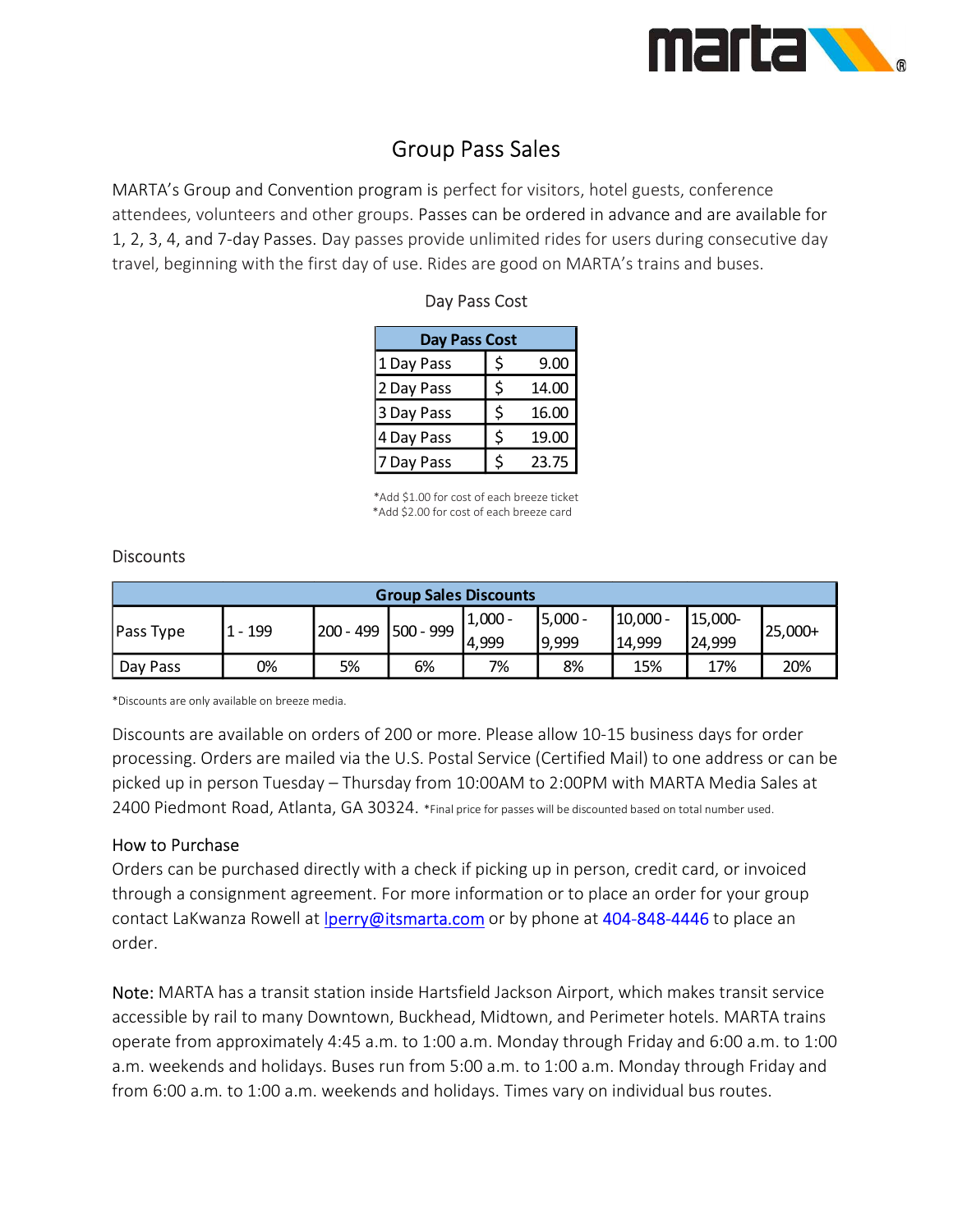

**Marta Media Sales Bulk Sales Ordering Form** 2400 Piedmont Road NE Atlanta, Georgia 30324 **Order Date\_\_\_\_\_\_\_\_ Phone (404) 848-4527, Fax (404) 848-4526**

## **Please fill out the following information and return by mail, fax or email to Martabulksales@itsmarta.com.**

| <b>TICKETS</b>                       | <b>List Price</b> | Quantity | Price |
|--------------------------------------|-------------------|----------|-------|
| (Expires in 90 days, non-reloadable) |                   |          |       |
| <b>Breeze One Way</b>                | \$3.50            |          |       |
| <b>Breeze Single Round Trip</b>      | \$6.00            |          |       |
| 10 Pack Round Trip (discounted)      | \$52.50           |          |       |
| <b>Breeze 10 Trip</b>                | \$26.00           |          |       |
| <b>Breeze 20 Trip</b>                | \$43.50           |          |       |
| <b>Breeze 7 Day</b>                  | \$24.75           |          |       |
| <b>Breeze 30 Day</b>                 | \$96.00           |          |       |

| <b>CARDS</b><br>(Expires in 3 years, reloadable) | <b>List Price</b> | Quantity | Price |
|--------------------------------------------------|-------------------|----------|-------|
| <b>Breeze One Way</b>                            | \$4.50            |          |       |
| <b>Breeze 2 Trip</b>                             | \$7.00            |          |       |
| <b>Breeze 10 Trip</b>                            | \$27.00           |          |       |
| <b>Breeze 20 Trip</b>                            | \$44.50           |          |       |
| <b>Breeze 7 Day</b>                              | \$25.75           |          |       |
| <b>Breeze 30 Day</b>                             | \$97.00           |          |       |

 **TOTAL: \_\_\_\_\_\_\_\_\_\_\_\_** 

| <b>PAYMENT OPTIONS:</b>            | Check/Cash   | <b>Credit Card</b> |
|------------------------------------|--------------|--------------------|
|                                    | Invoiced *** | <b>PO***</b>       |
| <b>***Contract Customers Only!</b> |              |                    |
| <b>Organization name:</b>          |              |                    |
| Contact name:                      |              |                    |
| Contact phone number:              |              |                    |
| <b>Email:</b>                      |              |                    |

A member from Media Sales will contact you when your order is ready. Please allow 5-10 business days to process orders. Orders are picked up on Tuesday, Wednesday or Thursday from 10 a.m. to 2 p.m. at 2400 Piedmont Road, Atlanta, GA 30324.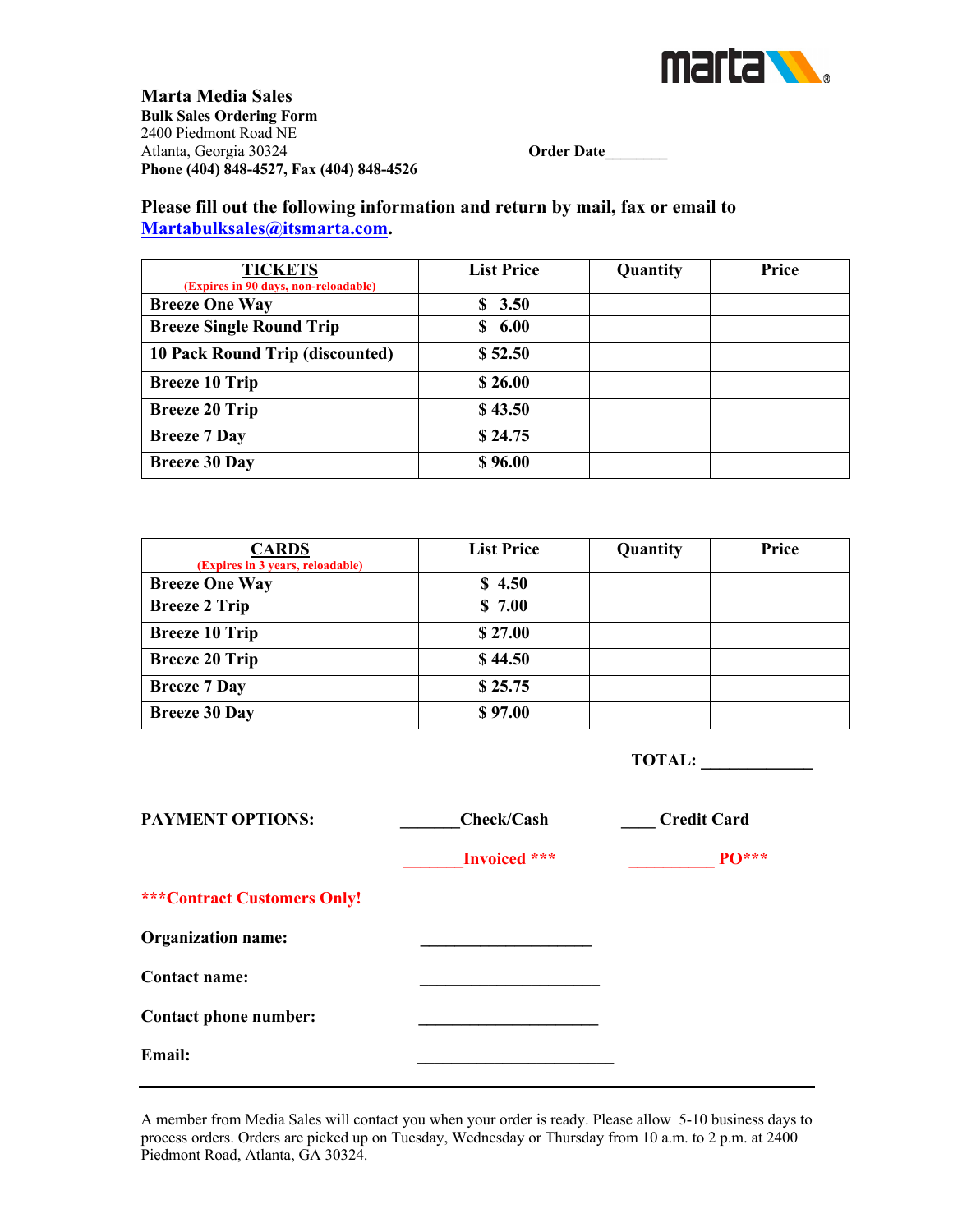

**Marta Media Sales Bulk Sales Ordering Form 2400 Piedmont Road NE**

**Atlanta, Georgia 30324 Order Date\_\_\_\_\_\_\_\_\_\_\_\_\_**

| <b>TICKETS</b><br>(Expires in 90 days, non-reloadable) | <b>List Price</b> | Quantity | Price |
|--------------------------------------------------------|-------------------|----------|-------|
| <b>Breeze 1 Day Pass</b>                               | \$10.00           |          |       |
| <b>Breeze 2 Day Pass</b>                               | \$15.00           |          |       |
| <b>Breeze 3 Day Pass</b>                               | \$17.00           |          |       |
| <b>Breeze 4 Day Pass</b>                               | \$20.00           |          |       |
| <b>Breeze 7 Day Pass</b>                               | \$24.75           |          |       |

| <b>CARDS</b>                     | <b>List Price</b> | Quantity | Price |
|----------------------------------|-------------------|----------|-------|
| (Expires in 3 years, reloadable) |                   |          |       |
| <b>Breeze 1 Day Pass</b>         | \$11.00           |          |       |
| <b>Breeze 2 Day Pass</b>         | \$16.00           |          |       |
| <b>Breeze 3 Day Pass</b>         | \$18.00           |          |       |
| <b>Breeze 4 Day Pass</b>         | \$21.00           |          |       |
| <b>Breeze 7 Day Pass</b>         | \$25.75           |          |       |



| <b>PAYMENT OPTIONS:</b>                                       | Check/Cash   | <b>Credit Card</b> |
|---------------------------------------------------------------|--------------|--------------------|
|                                                               | Invoiced *** | <b>PO***</b>       |
| <b>***Contract Customers Only!</b><br><b>Conference Name:</b> |              |                    |
| <b>Organization name:</b>                                     |              |                    |
| <b>Contact name:</b>                                          |              |                    |
| Contact phone number:                                         |              |                    |
| Email:                                                        |              |                    |

A member from Media Sales will contact you when your order is ready. Please allow 5-10 business days to process orders. Orders are picked up on Tuesday, Wednesday or Thursday 10 a.m. to 2 p.m. at: 2400 Piedmont Road, Atlanta, GA 30324.